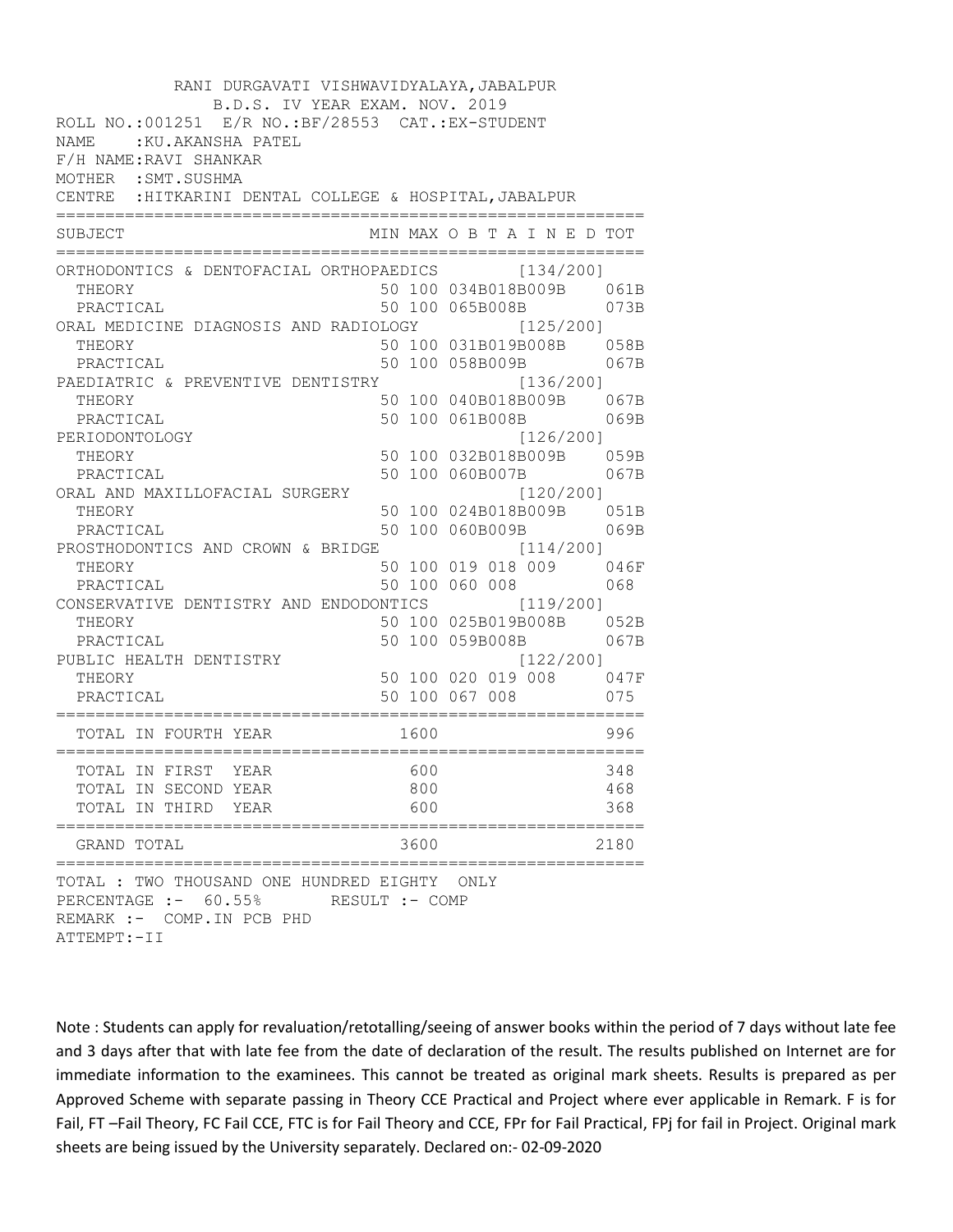| RANI DURGAVATI VISHWAVIDYALAYA, JABALPUR<br>B.D.S. IV YEAR EXAM. NOV. 2019<br>ROLL NO.:001252 E/R NO.: BF/28562 CAT.: EX-STUDENT<br>:AZIZ KHAN<br><b>NAME</b><br>F/H NAME: MUDDIN KHAN<br>MOTHER : SMT. HASINA BEGUM<br>CENTRE : HITKARINI DENTAL COLLEGE & HOSPITAL, JABALPUR |                   |                                                                       |                   |
|--------------------------------------------------------------------------------------------------------------------------------------------------------------------------------------------------------------------------------------------------------------------------------|-------------------|-----------------------------------------------------------------------|-------------------|
| :=======================<br>SUBJECT                                                                                                                                                                                                                                            |                   | MIN MAX O B T A I N E D TOT                                           |                   |
| ORTHODONTICS & DENTOFACIAL ORTHOPAEDICS [134/200]<br>THEORY<br>PRACTICAL<br>ORAL MEDICINE DIAGNOSIS AND RADIOLOGY [126/200]                                                                                                                                                    |                   | 50 100 031B019B009B 059B<br>50 100 066B009B                           | 075B              |
| THEORY<br>PRACTICAL<br>PAEDIATRIC & PREVENTIVE DENTISTRY                                                                                                                                                                                                                       |                   | 50 100 031B019B008B 058B<br>50 100 060B008B<br>[130/200]              | 068B              |
| THEORY<br>PRACTICAL                                                                                                                                                                                                                                                            |                   | 50 100 034B019B008B 061B<br>50 100 060B009B                           | 069B              |
| PERIODONTOLOGY<br>THEORY<br>PRACTICAL<br>ORAL AND MAXILLOFACIAL SURGERY                                                                                                                                                                                                        |                   | [120/200]<br>50 100 025B018B009B 052B<br>50 100 061B007B<br>[134/200] | 068B              |
| THEORY<br>PRACTICAL<br>PROSTHODONTICS AND CROWN & BRIDGE                                                                                                                                                                                                                       |                   | 50 100 041 019 008 068<br>50 100 058 008<br>[127/200]                 | 066               |
| THEORY<br>PRACTICAL<br>CONSERVATIVE DENTISTRY AND ENDODONTICS [125/200]                                                                                                                                                                                                        |                   | 50 100 033B019B008B 060B<br>50 100 058B009B                           | 067B              |
| THEORY<br>PRACTICAL<br>PUBLIC HEALTH DENTISTRY                                                                                                                                                                                                                                 |                   | 50 100 030B019B008B 057B<br>50 100 060B008B<br>[132/200]              | 068B              |
| THEORY<br>PRACTICAL                                                                                                                                                                                                                                                            |                   | 50 100 028 018 009 055<br>50 100 069 008 077                          |                   |
| TOTAL IN FOURTH YEAR                                                                                                                                                                                                                                                           | 1600              |                                                                       | 1028              |
| TOTAL IN FIRST<br>YEAR<br>TOTAL IN SECOND YEAR<br>TOTAL IN THIRD<br>YEAR                                                                                                                                                                                                       | 600<br>800<br>600 |                                                                       | 373<br>450<br>339 |
| GRAND TOTAL                                                                                                                                                                                                                                                                    | 3600              |                                                                       | 2190              |
| ============<br>TOTAL : TWO THOUSAND ONE HUNDRED NINETY<br>PERCENTAGE :- 60.83%                                                                                                                                                                                                |                   | ONLY<br>RESULT :- SECOND DIVISION                                     |                   |

ATTEMPT:-II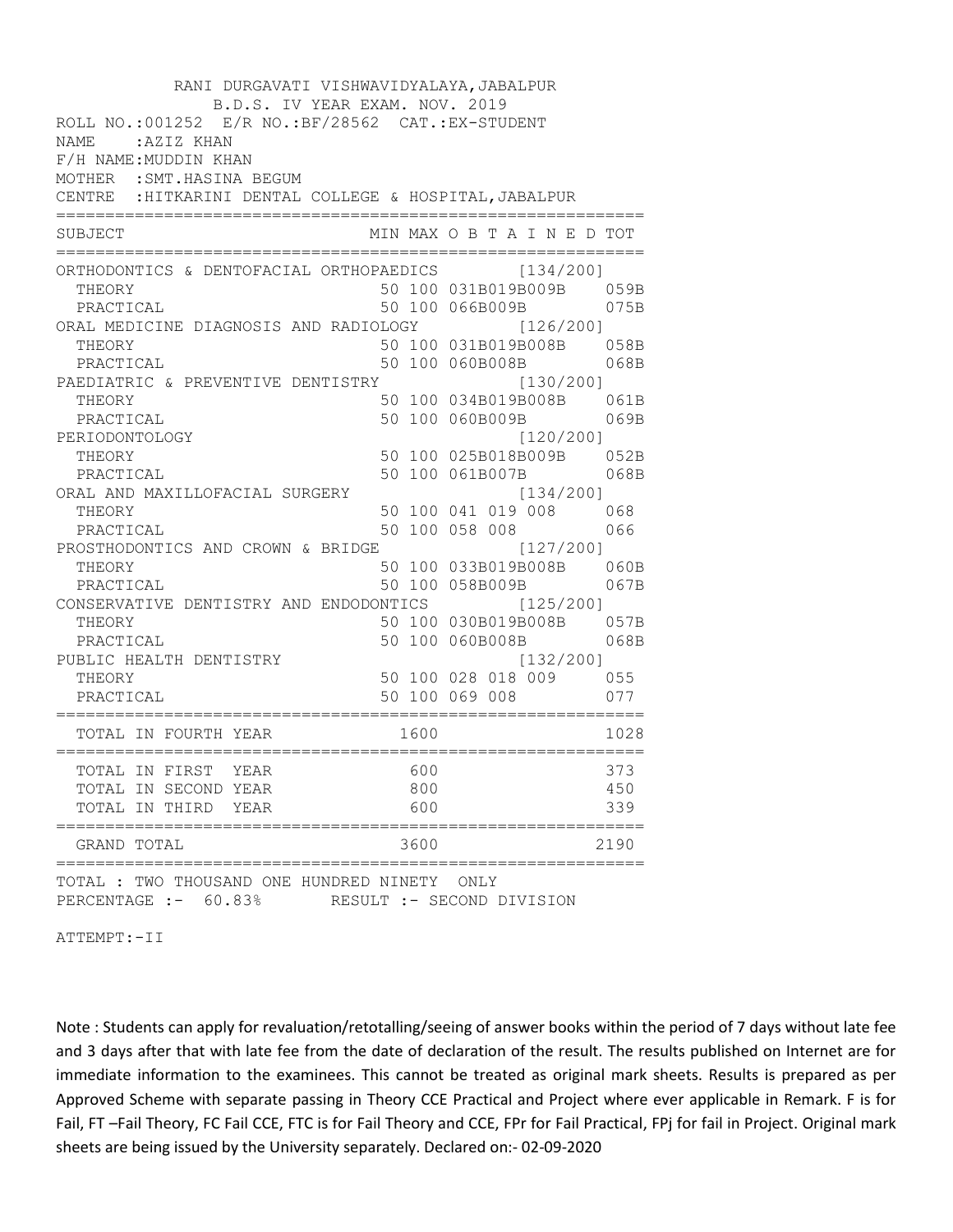| RANI DURGAVATI VISHWAVIDYALAYA, JABALPUR<br>B.D.S. IV YEAR EXAM. NOV. 2019<br>ROLL NO.: 001253 E/R NO.: BF/35736 CAT.: EX-STUDENT<br>NAME: SMT. SAROJ PATEL<br>F/H NAME: HARIRAM PATEL<br>MOTHER : SMT. RAM BAI PATEL<br>CENTRE : HITKARINI DENTAL COLLEGE & HOSPITAL, JABALPUR<br>======================= |                   |                                                               |                   |
|------------------------------------------------------------------------------------------------------------------------------------------------------------------------------------------------------------------------------------------------------------------------------------------------------------|-------------------|---------------------------------------------------------------|-------------------|
| SUBJECT                                                                                                                                                                                                                                                                                                    |                   | MIN MAX O B T A I N E D TOT                                   |                   |
| ORTHODONTICS & DENTOFACIAL ORTHOPAEDICS [127/200]<br>THEORY<br>PRACTICAL<br>ORAL MEDICINE DIAGNOSIS AND RADIOLOGY [130/200]                                                                                                                                                                                |                   | 50 100 027B018B009B 054B<br>50 100 065B008B                   | 073B              |
| THEORY<br>PRACTICAL<br>PAEDIATRIC & PREVENTIVE DENTISTRY                                                                                                                                                                                                                                                   |                   | 50 100 036B018B009B 063B<br>50 100 060B007B<br>[138/200]      | 067B              |
| THEORY<br>PRACTICAL                                                                                                                                                                                                                                                                                        |                   | 50 100 043B018B009B 070B<br>50 100 060B008B                   | 068B              |
| PERIODONTOLOGY<br>THEORY<br>PRACTICAL                                                                                                                                                                                                                                                                      |                   | [119/200]<br>50 100 023B018B009B 050B<br>50 100 063B006B      | 069B              |
| ORAL AND MAXILLOFACIAL SURGERY<br>THEORY<br>PRACTICAL                                                                                                                                                                                                                                                      |                   | [125/200]<br>50 100 041 019 008 068<br>50 100 050 007 057     |                   |
| PROSTHODONTICS AND CROWN & BRIDGE<br>THEORY<br>PRACTICAL                                                                                                                                                                                                                                                   |                   | [129/200]<br>50 100 033B018B009B 060B<br>50 100 060B009B      | 069B              |
| CONSERVATIVE DENTISTRY AND ENDODONTICS [118/200]<br>THEORY<br>PRACTICAL                                                                                                                                                                                                                                    |                   | 50 100 039 016 008 063<br>50 100 047 008 055                  |                   |
| PUBLIC HEALTH DENTISTRY<br>THEORY<br>PRACTICAL                                                                                                                                                                                                                                                             |                   | [122/200]<br>50 100 023B018B009B 050B<br>50 100 064B008B 072B |                   |
| TOTAL IN FOURTH YEAR                                                                                                                                                                                                                                                                                       | 1600              |                                                               | 1008              |
| TOTAL IN FIRST<br>YEAR<br>TOTAL IN SECOND YEAR<br>TOTAL IN THIRD YEAR                                                                                                                                                                                                                                      | 600<br>800<br>600 |                                                               | 342<br>454<br>378 |
| GRAND TOTAL                                                                                                                                                                                                                                                                                                | 3600              |                                                               | 2182              |
| TOTAL : TWO THOUSAND ONE HUNDRED EIGHTY TWO ONLY<br>PERCENTAGE :- 60.61% RESULT :- SECOND DIVISION                                                                                                                                                                                                         |                   |                                                               |                   |

ATTEMPT:-II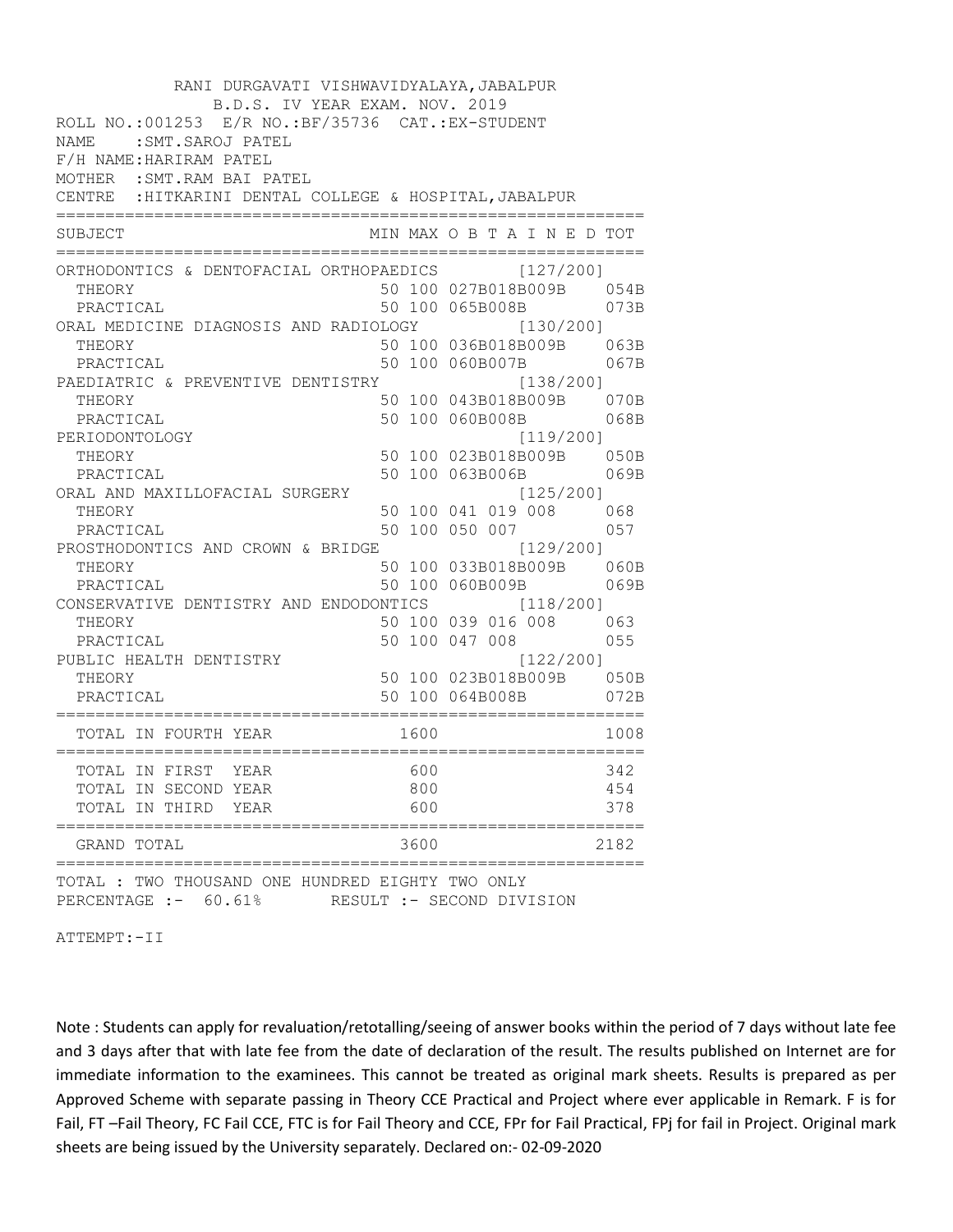| RANI DURGAVATI VISHWAVIDYALAYA, JABALPUR<br>B.D.S. IV YEAR EXAM. NOV. 2019<br>ROLL NO.: 001254 E/R NO.: BF/28603 CAT.: EX-STUDENT<br>NAME: : KU. TANVEER ASHRAF<br>F/H NAME: ABDUL TAUWAB<br>MOTHER : SMT. FARIDA BEGUM<br>CENTRE : HITKARINI DENTAL COLLEGE & HOSPITAL, JABALPUR<br>====================== |                   |  |                                                           |                                                              |
|-------------------------------------------------------------------------------------------------------------------------------------------------------------------------------------------------------------------------------------------------------------------------------------------------------------|-------------------|--|-----------------------------------------------------------|--------------------------------------------------------------|
| SUBJECT                                                                                                                                                                                                                                                                                                     |                   |  |                                                           | MIN MAX O B T A I N E D TOT                                  |
| ORTHODONTICS & DENTOFACIAL ORTHOPAEDICS [135/200]<br>THEORY<br>PRACTICAL<br>ORAL MEDICINE DIAGNOSIS AND RADIOLOGY [124/200]<br>THEORY                                                                                                                                                                       |                   |  | 50 100 065B009B                                           | 50 100 034B018B009B 061B<br>074B<br>50 100 031B019B008B 058B |
| PRACTICAL<br>PAEDIATRIC & PREVENTIVE DENTISTRY                                                                                                                                                                                                                                                              |                   |  | 50 100 058B008B                                           | 066B<br>[135/200]                                            |
| THEORY<br>PRACTICAL                                                                                                                                                                                                                                                                                         |                   |  | 50 100 060B008B                                           | 50 100 040B018B009B 067B<br>068B                             |
| PERIODONTOLOGY<br>THEORY<br>PRACTICAL                                                                                                                                                                                                                                                                       |                   |  | [127/200]<br>50 100 055 008 063                           | 50 100 037 018 009 064                                       |
| ORAL AND MAXILLOFACIAL SURGERY<br>THEORY<br>PRACTICAL                                                                                                                                                                                                                                                       |                   |  | [125/200]<br>50 100 040 019 008 067<br>50 100 051 007 058 |                                                              |
| PROSTHODONTICS AND CROWN & BRIDGE [118/200]<br>THEORY<br>PRACTICAL                                                                                                                                                                                                                                          |                   |  | 50 100 023 018 009 050<br>50 100 060 008                  | 068                                                          |
| CONSERVATIVE DENTISTRY AND ENDODONTICS [105/200]<br>THEORY<br>PRACTICAL                                                                                                                                                                                                                                     |                   |  |                                                           | 50 100 028 015 008 051<br>50 100 046 008 054                 |
| PUBLIC HEALTH DENTISTRY<br>THEORY<br>PRACTICAL                                                                                                                                                                                                                                                              |                   |  | [118/200]<br>50 100 059B009B                              | 50 100 023B018B009B 050B<br>068B                             |
| TOTAL IN FOURTH YEAR                                                                                                                                                                                                                                                                                        | 1600              |  |                                                           | 987                                                          |
| TOTAL IN FIRST<br>YEAR<br>TOTAL IN SECOND YEAR<br>TOTAL IN THIRD YEAR                                                                                                                                                                                                                                       | 600<br>800<br>600 |  |                                                           | 341<br>459<br>340                                            |
| GRAND TOTAL                                                                                                                                                                                                                                                                                                 | 3600              |  |                                                           | 2127                                                         |
| TOTAL : TWO THOUSAND ONE HUNDRED TWENTY SEVEN ONLY<br>PERCENTAGE :- 59.08%<br>RESULT :- SECOND DIVISION                                                                                                                                                                                                     |                   |  |                                                           |                                                              |

ATTEMPT:-II